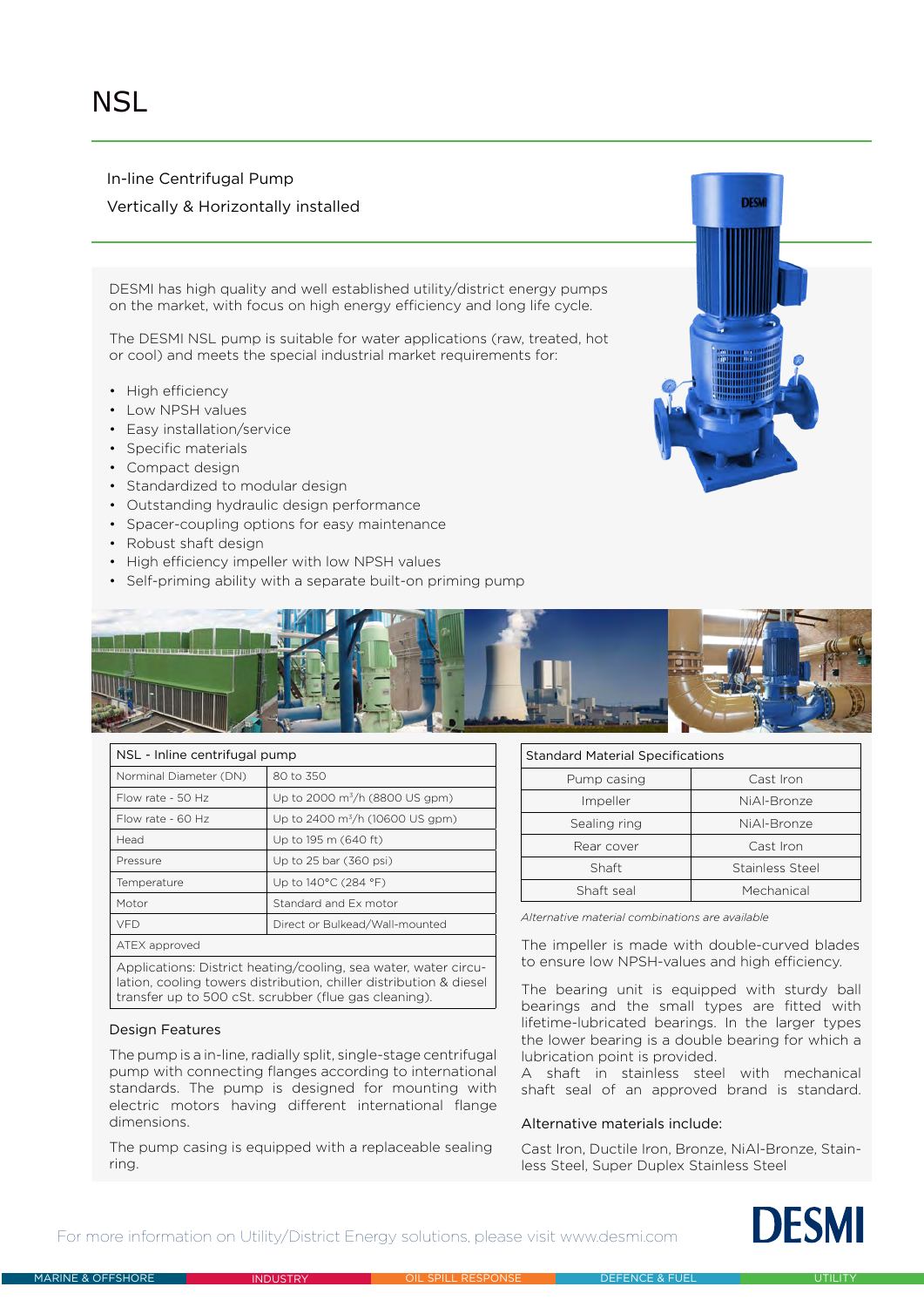

### Applications

Within utility/district energy applications the pumps are suitable for district heating, district cooling, water circulation, cooling tower distribution, diesel

transfer, etc.

All pump sizes are available as self-priming pumps with a separate built-on priming pump of the water ring type, complete with suction strainer and

water feed tank.

The priming pump is equipped with its own electric motor and is suitable

for manual or automatic start/stop.

The pump can also be equipped with an air-operated ejetor priming unit.

Pumps With Ø 215 And Ø 265 Impeller

Suction and discharge flange dimensions are identical. The line through inlet and outlet is flush with the centre line of the shaft. The pumps are mounted with one impeller wear ring.



Pumps With Ø 330, Ø 415 and Ø525 Impeller Dimension of the suction flange is one size larger than that of the discharge flange. The line through inlet and outlet is tangential offset in relation to the centre line of the shaft. The pumps have two impeller wear rings.







### Monobloc Without Bearing

The pump is for small capacities and limited space. This version has no pump bearings, only the ball bearings in the standard electric motor. The power transmission is by rigid coupling. Dismantling of the pump parts is possible without removing the pump casing from the piping.



### Monobloc With Bearing

The pump is for major capacities and heavy loads, especially recommended where the advantage of the spacer coupling is of no importance and where a small overall height is required.

The pump is equipped with a separate rear cover with a ball bearing and a separate motor bracket. Dismantling of the rotating pump parts is possible without removing the pump casing from the piping.



#### **Spacer**

### Design Details

DESMI performance curves and tests of centrifugal pumps are according to EN/ISO 9906 grade 2B as standard - other grades on request



The pump is for high capacities, heavy loads, and high pump speeds. As a special feature the pump is equipped with a spacer coupling which is a combined distance and flexible coupling. This makes it possible to remove the complete bearing housing with shaft, bearings, shaft seal, and impeller without dismantling or loosening the motor or piping. For high capacities and the resulting larger and heavier electric motors we recommend this pump version because of the easy dismantling of the rotating pump parts in connection with inspection and repair. This special feature is often a requirement within the marine industry where installations must be easy to service.

Horizontal mounting is possible on request. The modifications includes pump-bracket (as seen on the picture), baseplate if needed and the motor has to be of B3B5 version motor with foot/flange.

4 6 8 10 15 20 40 50 60 30 80 100  $m<sub>L</sub>$ m3/h 3 5 70  $90$  $CAPACITY: 1$  m3/h = 3,67 IPGM = 4,4 USGPM TOTAL HEAD:  $1 \qquad m = 3,28$  feet 10 20 40 60 80 100 150 200 300 400 600 800 1000 1500 2000 3000 4000 150 ESL NSL DSL 200  $250$ 5000 6000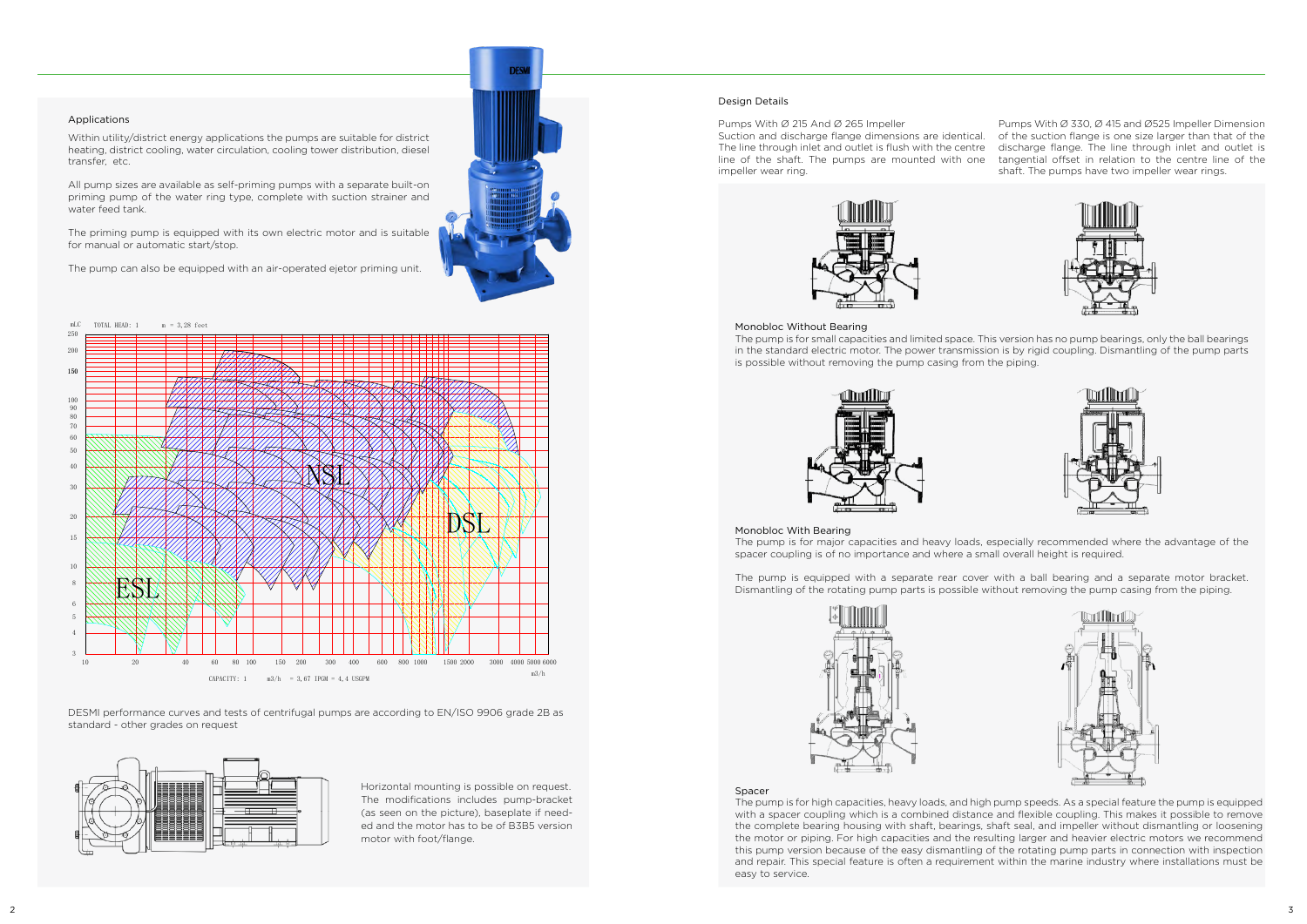|               | A <sub>02</sub>             |                      |                      |                  | A12                       |                            |                            |                      | Spacer                    |                            |                                 |                      |     |
|---------------|-----------------------------|----------------------|----------------------|------------------|---------------------------|----------------------------|----------------------------|----------------------|---------------------------|----------------------------|---------------------------------|----------------------|-----|
| Type          | н<br>$\lceil mm/in. \rceil$ | h1<br>$\Gamma$ mm/"1 | h2<br>$\lceil mm/$ " | $\Gamma$ mm/"    | Н<br>$\lceil mm'' \rceil$ | h1<br>$\lceil mm'' \rceil$ | h2<br>$\lceil mm'' \rceil$ | $\lceil mm'' \rceil$ | H<br>$\lceil mm'' \rceil$ | h1<br>$\lceil mm'' \rceil$ | h <sub>2</sub><br>$\Gamma$ mm/" | $\lceil mm'' \rceil$ | DN  |
| NSL80         | 574/22                      | 200/8                | 155/6                | 530/580<br>21/23 | 450/17                    | 200/8                      | 155/6                      | 530/580<br>21/23     | 900/35                    | 200/8                      | 155/6                           | 530/21               | 80  |
| <b>NSL100</b> | 593/23                      | 200/8                | 155/6                | 580/630<br>23/25 | 470/18                    | 200/8                      | 155/6                      | 580/630<br>23/25     | 920/36                    | 200/8                      | 155/6                           | 580/630<br>23/25     | 100 |
| <b>NSL125</b> | 640/25                      | 200/8                | 155/6                | 630/680<br>25/27 | 493/19                    | 200/8                      | 155/6                      | 630/680<br>26/27     | 943/37                    | 200/8                      | 155/6                           | 630/680<br>25/27     | 125 |
| <b>NSL150</b> | 517/20                      | 200/230<br>8/9       | 155/185<br>6/7       | 680/730<br>27/29 | 517/20                    | 200/8                      | 155/6                      | 730/29               | 967/38                    | 200/230<br>8/9             | 155/185<br>6/7                  | 680/730<br>27/29     | 150 |
| <b>NSL200</b> | 681/26                      | 260/10               | 215/8                | 780/31           |                           |                            |                            |                      | 1008/40                   | 260/10                     | 215/8                           | 780/31               | 200 |
| <b>NSL250</b> | 727/29                      | 260/10               | 215/8                | 800/31           |                           |                            |                            |                      | 1035/41                   | 260/10                     | 215/8                           | 800/31               | 250 |







### Impeller size ø215/265

|               | A <sub>02</sub> |                  |                  |                    | A12                 |                  |                                        |                    | Spacer              |                       |                                   |                  |     |
|---------------|-----------------|------------------|------------------|--------------------|---------------------|------------------|----------------------------------------|--------------------|---------------------|-----------------------|-----------------------------------|------------------|-----|
| Type          | н<br>[mm/"]     | h1<br>[mm/"]     | h2<br>[mm/"]     | $L$ [mm/"]         | Н<br>$\lceil mm/$ " | h1<br>[mm/"]     | h <sub>2</sub><br>$\lceil mm'' \rceil$ | $\lceil mm/$ "]    | н<br>$\lceil mm/$ " | h1<br>$\lceil mm/$ "] | h <sub>2</sub><br>$\lceil mm/$ "] | $\lceil mm/$ "]  | DN  |
| NSL80         | 738/29          | 260/10           | 215/8            | 600/24             | 499/20              | 260/10           | 215/8                                  | 600/24             | 1079/42             | 260/10                | 215/8                             | 600/24           | 80  |
| <b>NSL100</b> | 761/30          | 260/10           | 215/8            | 650/700<br>25/28   | 547/22              | 260/10           | 215/8                                  | 650/700<br>25/28   | 1107/43             | 260/10                | 215/8                             | 650/700<br>25/28 | 100 |
| <b>NSL125</b> | 799/31          | 300/10           | 255/8            | 700/750<br>28/29   | 585/23              | 300/12           | 255/10                                 | 700/750<br>28/29   | 1145/45             | 300/12                | 255/10                            | 700/750<br>28/29 | 125 |
| <b>NSL150</b> | 845/33          | 300/340<br>12/13 | 255/295<br>10/11 | 750/800<br>29/31   | 631/25              | 300/340<br>12/13 | 255/295<br>10/11                       | 750/800<br>29/31   | 1191/46             | 300/340<br>12/13      | 255/295<br>10/11                  | 750/800<br>29/31 | 150 |
| <b>NSL200</b> | 1050/41         | 340/380<br>13/15 | 295/335<br>11/13 | 900/35             | 805/32              | 340/380<br>13/14 | 295/335<br>11/13                       | 900/35             | 1515/60             | 340/380<br>13/14      | 295/335<br>13/14                  | 900/35           | 200 |
| <b>NSL250</b> | 1060/42         | 380/390<br>15    | 335/345<br>13/14 | 1000/1100<br>39/43 | 815/32              | 380/390<br>14    | 335/345<br>13                          | 1000/1100<br>39/43 | 1283/51             | 380/14                | 335/13                            | 1000/39          | 250 |
| <b>NSL300</b> | 1105/44         | 420/435<br>16/17 | 375/390<br>14/15 | 1200/47            | 860/34              | 420/435<br>16/17 | 375/390<br>15                          | 1200/47            |                     |                       |                                   |                  |     |

02 versions: Pump casing with pump bearing 12 versions: Pump casing without pump bearing<br>Spacer versions: Pump casing with a spacer coupling Pump casing with a spacer coupling between motor and pump (The spacer version gives better access to internal parts of the pump).

> xx/yy - xx referring to the little impeller - yy referring to the big impeller

## Impeller size ø330/415/525

02 versions: Pump casing with pump bearing<br>12 versions: Pump casing without pump bearing Pump casing without pump bearing Spacer versions: Pump casing with a spacer coupling between motor and pump (The spacer version gives better access to internal parts of the pump).

| Type           | A02<br>[kg/pounds] | D <sub>02</sub><br>[kg/pounds] | A12<br>[kg/pounds]       | D <sub>12</sub><br>[kg/pounds] | Spacer version<br>A-combination<br>[kg/pounds] | Spacer version<br>D-combination<br>[kg/pounds] | DN  |
|----------------|--------------------|--------------------------------|--------------------------|--------------------------------|------------------------------------------------|------------------------------------------------|-----|
| NSL80          | 126/135<br>278/298 | 141/152<br>311/335             | 100/109<br>220/240       |                                | 186/195<br>410/430                             | 201/212<br>443/467                             | 80  |
| <b>NSL100</b>  | 137/136<br>302/300 | 154/153<br>340/337             | 111/120<br>244/265       |                                | 197/196<br>434/432                             | 214/213<br>472/470                             | 100 |
| <b>NSI 125</b> | 148/154<br>326/340 | 163/175<br>359/386             | 122/128<br>269/282       |                                | 208/214<br>459/472                             | 223/235<br>492/518                             | 125 |
| <b>NSI 150</b> | 167/172<br>368/379 | 191/197<br>421/434             | 141/146<br>311/322       |                                | 227/232<br>500/511                             | 251/257<br>553/567                             | 150 |
| <b>NSL200</b>  | 207/456            | 240/529                        | $\overline{\phantom{a}}$ |                                | 267/589                                        | 300/661                                        | 200 |
| <b>NSL250</b>  | 301/664            | 341/752                        | $\overline{\phantom{a}}$ |                                | 346/763                                        | 386/851                                        | 250 |

## Weight impeller size ø215/265

| Type          | A02<br>[kg/pounds]            | D <sub>02</sub><br>[kg/pounds] | A12<br>[kg/pounds]           | D <sub>12</sub><br>[kg/pounds] | Spacer version<br>A-combination<br>[kg/pounds] | Spacer version<br>D-combination<br>[kg/pounds] | DN  |
|---------------|-------------------------------|--------------------------------|------------------------------|--------------------------------|------------------------------------------------|------------------------------------------------|-----|
| NSL80         | 256/564                       | 261/575                        | 206/454                      | 211/465                        | 301/664                                        | 306/675                                        | 80  |
| <b>NSL100</b> | 261/379<br>575/836            | 267/339<br>589/747             | 211/329<br>465/725           | 217/349<br>478/769             | 311/404<br>686/891                             | 317/424<br>699/935                             | 100 |
| <b>NSL125</b> | 276/414<br>608/913            | 282/434<br>622/957             | 226/364<br>498/891           | 232/384<br>511/847             | 326/439<br>718/968                             | 332/459<br>732/1012                            | 125 |
| <b>NSL150</b> | 339/454<br>747/1000           | 329/474<br>725/1045            | 289/404<br>637/891           | 279/424<br>615/935             | 389/479<br>858/1056                            | 379/499<br>836/1100                            | 150 |
| <b>NSL200</b> | 409/529/699<br>402/1166/1541  | 394/549/789<br>869/1210/1739   | 359/479/629<br>791/1056/1387 | 344/499/719<br>758/1100/1585   | 459/579/829<br>1012/1276/1828                  | 444/599/919<br>979/1320/2026                   | 200 |
| <b>NSL250</b> | 489/609/809<br>1078/1348/1783 | 479/614/924<br>1056/1353/2037  | 439/559/739<br>968/1232/1629 | 429/564/854<br>946/1243/1883   | 539/659/939<br>1188/1453/2070                  | 529/664/1054<br>1166/1464/2324                 | 250 |
| <b>NSL300</b> | 729/870<br>1607/1918          | 729/1005<br>1607/2216          | 679/800<br>1497/1764         | 679/935<br>1497/2061           | 759/1000<br>1673/2205                          | 759/1135<br>1673/2502                          |     |

Mono bloc version Mono bloc version Spacer version Spacer version

## Weight impeller size ø330/415/525

- yy referring to the big impeller



xx/yy - xx referring to the little impeller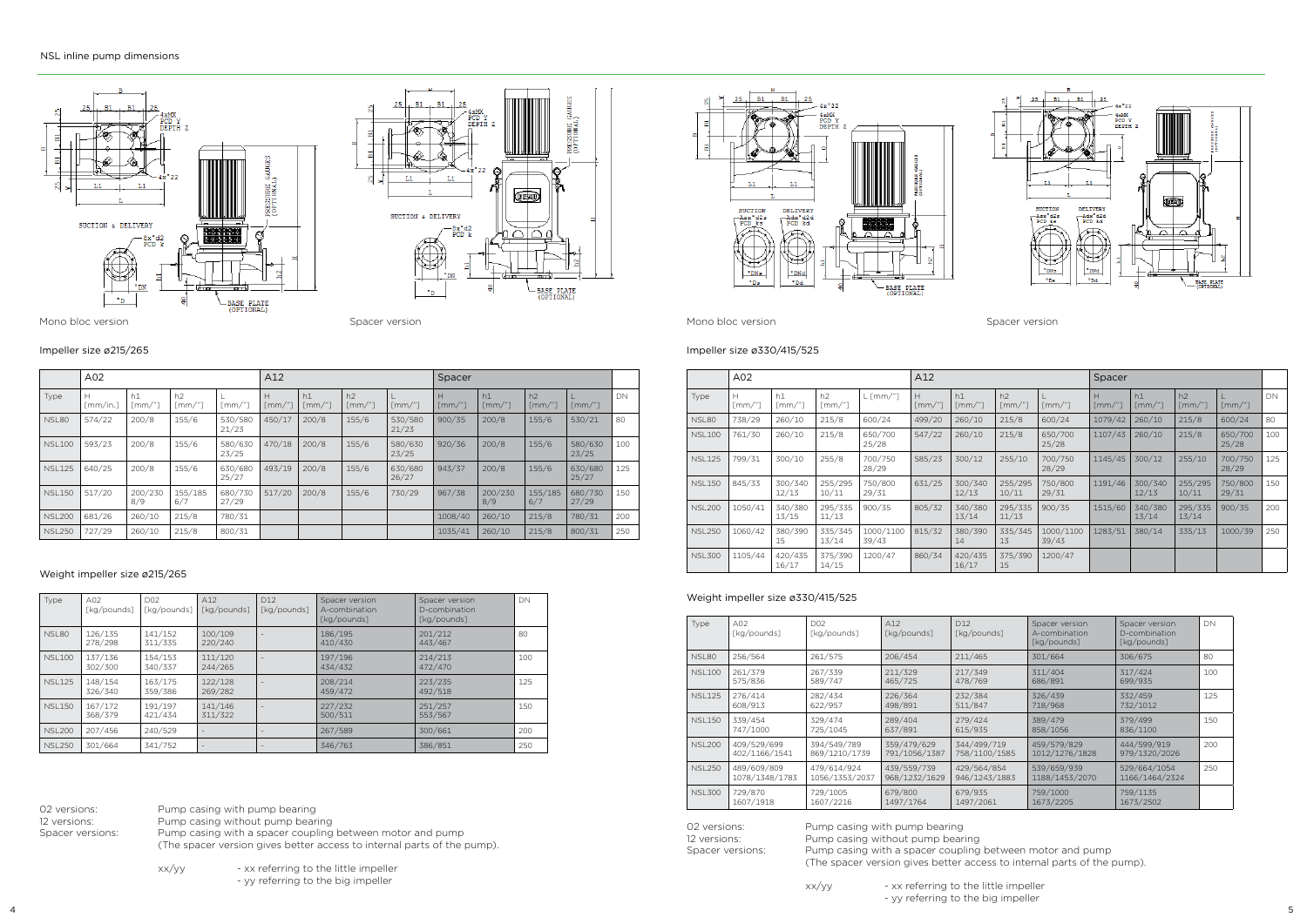|                  | A <sub>02</sub>                                       |                                                                 |                                        | A12                                                   |                                                                     |                                        | Spacer                                                |                                                                 |                                             |  |
|------------------|-------------------------------------------------------|-----------------------------------------------------------------|----------------------------------------|-------------------------------------------------------|---------------------------------------------------------------------|----------------------------------------|-------------------------------------------------------|-----------------------------------------------------------------|---------------------------------------------|--|
| Type             | Max working<br>pressure [bar/psi]<br>Bronze/Cast iron | Max<br>working<br>pressure<br>[bar/psi]<br>Ductile cast<br>iron | Max Rpm<br>12 & 02<br>combi-<br>nation | Max working<br>pressure [bar/psi]<br>Bronze/Cast iron | Max<br>working<br>pressure<br>[bar/<br>psi]<br>Ductile<br>cast iron | Max Rpm<br>12 & 02<br>combi-<br>nation | Max working<br>pressure [bar/psi]<br>Bronze/Cast iron | Max<br>working<br>pressure<br>[bar/psi]<br>Ductile<br>cast iron | Max Rpm<br>Spacer<br>version<br>combination |  |
| <b>NSL80-215</b> | 16/232                                                | 25/363                                                          | 3600                                   | 16/232                                                | 25/363                                                              | 3600                                   | 16/232                                                | 32/464                                                          | 1800/3600                                   |  |
| <b>NSL80-265</b> | 14,5/210                                              | 25/363                                                          | 3600                                   | 14,5/210                                              | 25/363                                                              | 3600                                   | 14,5/210                                              | 29/420                                                          | 1800/3600                                   |  |
| NSL80-330        | 15/218                                                | 25/363                                                          | 3600                                   | 15/218                                                | 25/363                                                              | 3600                                   | 15/218                                                | 30/435                                                          | $3600/-$                                    |  |
| NSL100-215       | 13/189                                                | 25/363                                                          | 3600                                   | 13/189                                                | 25/363                                                              | 3600                                   | 13/189                                                | 26/277                                                          | 1800/3600                                   |  |
| NSL100-265       | 14,5/210                                              | 25/363                                                          | 3600                                   | 14,5/210                                              | 25/363                                                              | 3600                                   | 14,5/210                                              | 29/420                                                          | 1800/3600                                   |  |
| NSL100-330       | 8/14, 116/210                                         | 25/363                                                          | 3000                                   | 8/14, 116/210                                         | 25/363                                                              | 3000                                   | 8/14, 116/210                                         | 29/420                                                          | $1800/-$                                    |  |
| NSL100-415       | 10/12,5, 145/181                                      | 25/363                                                          | 1800                                   | 10/12,5, 145/181                                      | 25/363                                                              | 1800                                   | 10/12,5, 145/181                                      | 25/363                                                          | $1800/-$                                    |  |
| NSL125-215       | 10/145                                                | 20/290                                                          | 3600                                   | 10/145                                                | 20/290                                                              | 3600                                   | 10/145                                                | 20/290                                                          | 1800/3600                                   |  |
| NSL125-265       | 14,5/210                                              | 25/363                                                          | 3600                                   | 14,5/210                                              | 25/363                                                              | 3600                                   | 14,5/210                                              | 29/420                                                          | 1800/3600                                   |  |
| NSL125-330       | 7/12, 102/174                                         | 25/363                                                          | 3000                                   | 7/12, 102/174                                         | 25/363                                                              | 3000                                   | 7/12, 102/174                                         | 25/363                                                          | $1800/-$                                    |  |
| NSL125-415       | 9/13, 131/189                                         | 25/363                                                          | 1800                                   | 9/13, 131/189                                         | 25/363                                                              | 1800                                   | 9/13, 131/189                                         | 26/377                                                          | $1800/-$                                    |  |
| NSL150-215       | 8/114                                                 | 16/232                                                          | 1800                                   | 8/114                                                 | 16/232                                                              | 1800                                   | 8/114                                                 | 16/232                                                          | 1800                                        |  |
| NSL150-265       | 7/102                                                 | 14/203                                                          | 1800                                   | 7/102                                                 | 14/203                                                              | 1800                                   | 7/102                                                 | 14/203                                                          | 1800                                        |  |
| NSL150-330       | 7/13, 102/189                                         | 25/363                                                          | 1800                                   | 7/13, 102/189                                         | 25/363                                                              | 1800                                   | 7/13, 102/189                                         | 27/391                                                          | 1800                                        |  |
| NSL150-415       | 9/13, 102/189                                         | 25/363                                                          | 1800                                   | 9/13, 102/189                                         | 25/363                                                              | 1800                                   | 9/13, 102/189                                         | 26/377                                                          | 1800                                        |  |
| NSL200-265       | 9/131                                                 | 18/261                                                          | 1800                                   | 9/131                                                 | 18/261                                                              | 1800                                   | 9/131                                                 | 18/261                                                          | 1800                                        |  |
| NSL200-330       | 7/13, 102/189                                         | 25/363                                                          | 1800                                   | 7/13, 102/189                                         | 25/363                                                              | 1800                                   | 7/13, 102/189                                         | 26/377                                                          | 1800                                        |  |
| NSL200-415       | 9/13, 131/18                                          | 25/363                                                          | 1800                                   | 9/13, 131/18                                          | 25/363                                                              | 1800                                   | 9/13, 131/18                                          | 26/277                                                          | 1800                                        |  |
| NSL200-525       | 14/203                                                | 25/363                                                          | 1800                                   | 14/203                                                | 25/363                                                              | 1800                                   | 14/203                                                | 25/363                                                          | 1800                                        |  |
| NSL250-265       | 10/145                                                | 20/290                                                          | 1800                                   | 10/145                                                | 20/290                                                              | 1800                                   | 10/145                                                | 20/290                                                          | 1800                                        |  |
| NSL250-330       | 7/12, 102/174                                         | 25/363                                                          | 1800                                   | 7/12, 102/174                                         | 25/363                                                              | 1800                                   | 7/12, 102/174                                         | 25/363                                                          | 1800                                        |  |
| NSL250-415       | 9/1274, 131/174                                       | 25/363                                                          | 1800                                   | 9/1274, 131/174                                       | 25/363                                                              | 1800                                   | 9/1274, 131/174                                       | 25/363                                                          | 1800                                        |  |
| NSL250-525       | 14/203                                                | 25/363                                                          | 1800                                   | 14/203                                                | 25/363                                                              | 1800                                   | 14/203                                                | 25/363                                                          | 1800                                        |  |
| NSL300-415       | 9/12, 131/                                            | 25/363                                                          | 1800                                   | 9/12, 131/                                            | 25/363                                                              | 1800                                   | 9/12, 131/                                            | 25/363                                                          | 1800                                        |  |
| NSL300-525       | 14/203                                                | 25/363                                                          | 1800                                   | 14/203                                                | 25/363                                                              | 1800                                   | 14/203                                                | 25/363                                                          | 1800                                        |  |
|                  |                                                       |                                                                 |                                        |                                                       |                                                                     |                                        |                                                       |                                                                 |                                             |  |

### Working pressure/max RPM A02-/A12-/Spacer version working pressure/max RPM

| 3000rpm               |                           |                            | 1500rpm               |                           |                            | 1000rpm               |                           |                            |
|-----------------------|---------------------------|----------------------------|-----------------------|---------------------------|----------------------------|-----------------------|---------------------------|----------------------------|
| Output<br><b>TkW1</b> | Standard<br>motor<br>Type | Weight (B3)<br>[kg/pounds] | Output<br><b>TkW1</b> | Standard<br>motor<br>type | Weight (B3)<br>[kg/pounds] | Output<br><b>TkW1</b> | Standard<br>motor<br>type | Weight (B3)<br>[kg/pounds] |
| 0,75                  | 80 1-2                    | 11/24                      | 0,75                  | $802 - -4$                | 13/29                      | 0,75                  | $90S-6$                   | 16,5/36                    |
| 1,1                   | $802 - -2$                | 12,5/28                    | 1,1                   | $90 S - 4$                | 16.5/36                    | 1,1                   | $90 L-6$                  | 21/46                      |
| 1,5                   | 90 S-2                    | 14,5/32                    | 1,5                   | 90 L-4                    | 20,5/45                    | 1,5                   | 100 L-6                   | 23,5/52                    |
| 2,2                   | 90 L-2                    | 18/40                      | 2,2                   | 100 L1-4                  | 24/53                      | 2,2                   | 112 M-6                   | 31,5/69                    |
| 3                     | 100 L-2                   | 21/46                      | 3                     | 100 L2-4                  | 28,5/63                    | 3                     | 132 S-6                   | 40,5/89                    |
| $\overline{4}$        | 112 M-2                   | 28/62                      | $\overline{4}$        | 112 M-4                   | 36.5/80                    | $\overline{4}$        | 132 M1-6                  | 49/108                     |
| 5,5                   | 132 S1-2                  | 40,5/89                    | 5,5                   | 132 S-4                   | 48/106                     | 5,5                   | 132 M2-6                  | 64/141                     |
| 7,5                   | 132 S2-2                  | 46/101                     | 7,5                   | 132 M-4                   | 57/126                     | 7,5                   | 160 M-6                   | 92/111, 203/244            |
| 11                    | 160 M1-2                  | 80/119, 176/262            | 11                    | 160 M-4                   | 86/118, 190/260            | 11                    | 160 L-6                   | 105/132, 231/291           |
| 15                    | 160 M2-2                  | 94/128, 207/282            | 15                    | 160 L-4                   | 102/139, 225/306           | 15                    | 180 L-6                   | 176/388                    |
| 18,5                  | 160 L-2                   | 106/134, 234/295           | 18,5                  | 180 M-4                   | 186/410                    | 18,5                  | 200 L1-6                  | 222/489                    |
| 22                    | 180 M-2                   | 134/295                    | 22                    | 180 L-4                   | 197/434                    | 22                    | 200 L2-6                  | 242/534                    |
| 30                    | 200 L1-2                  | 191/421                    | 30                    | 200 L-4                   | 261/575                    | 30                    | 225 M-6                   | 292/643                    |
| 37                    | 200 L <sub>2</sub> -2     | 237/522                    | 37                    | 225 S-4                   | 308/679                    | 37                    | 250 M-6                   | 369/814                    |
| 45                    | 225 M-2                   | 254/560                    | 45                    | 225 M-4                   | 337/743                    | 45                    | 280 S-6                   | 511/1127                   |
| 55                    | 250 M-2                   | 307/677                    | 55                    | 250 M-4                   | 410/404                    | 55                    | 280 M-6                   | 656/1446                   |
| 75                    | 280 S-2                   | 388/855                    | 75                    | 280 S-4                   | 579/1276                   | 75                    | 315 S-6                   | 851/1876                   |
| 90                    | 280 M-2                   | 551/1214                   | 90                    | 280 M-4                   | 641/1413                   | 90                    | 315 M-6                   | 973/2145                   |
| 110                   | 315 S-2                   | 916/2019                   | 110                   | 315 S-4                   | 959/2114                   | 110                   | 315L1-6                   | 1022/2253                  |
| 132                   | 315 M-2                   | 954/2103                   | 132                   | 315 M-4                   | 999/2202                   | 132                   | 315 L2-6                  | 1112/2457                  |
| 160                   | 315L1-2                   | 1083/2388                  | 160                   | 315 L1-4                  | 1096/2416                  | 160                   | 355 M1-6                  | 1628/3589                  |
| 200                   | 315 L2-2                  | 1178/2597                  | 200                   | 315 L2-4                  | 1330/2932                  | 200                   | 355 M2-6                  | 1760/3880                  |
| 250                   | 355 M-2                   | 1611/3552                  | 250                   | 355 M-4                   | 1638/3011                  | 250                   | 355 L-6                   | 1924/4242                  |
| 315                   | 355 L-2                   | 1801/3971                  | 315                   | 355 L-4                   | 1832/4039                  |                       |                           |                            |

## Standard motor weight 3000rpm/1500rpm/1000rpm



| Standard motor | L-E       | Standard motor | L-E            |
|----------------|-----------|----------------|----------------|
| type           | $[mm/"$ ] | type           | $\lceil mm/$ " |
| 80M            | 255/10    | 200L           | 735/29         |
| 90S            | 277/11    | 225S           | 775/30         |
| 90L            | 310/12    | 225M2P         | 800/31         |
| 100L           | 346/14    | 225M4P         | 830/33         |
| 112M           | 372/15    | 250M           | 895/35         |
| 132S           | 410/16    | 280S           | 975/38         |
| 132M           | 441/17    | 280M           | 1017/40        |
| 160M4A2        | 505/20    | 315S           | 1180/46        |
| 160M3D2        | 620/24    | 315M           | 1290/51        |
| 180M           | 650/25    | 355M           | 1520/60        |
| 180L           | 690/27    | 355L           | 1520/60        |
|                |           |                |                |

Standard motor height



DESMI can supply both 2D dimension sketches/3D models for all NSL pumps on request.



*A look into the centrifugal pump DESMI NSL airvent pipe*